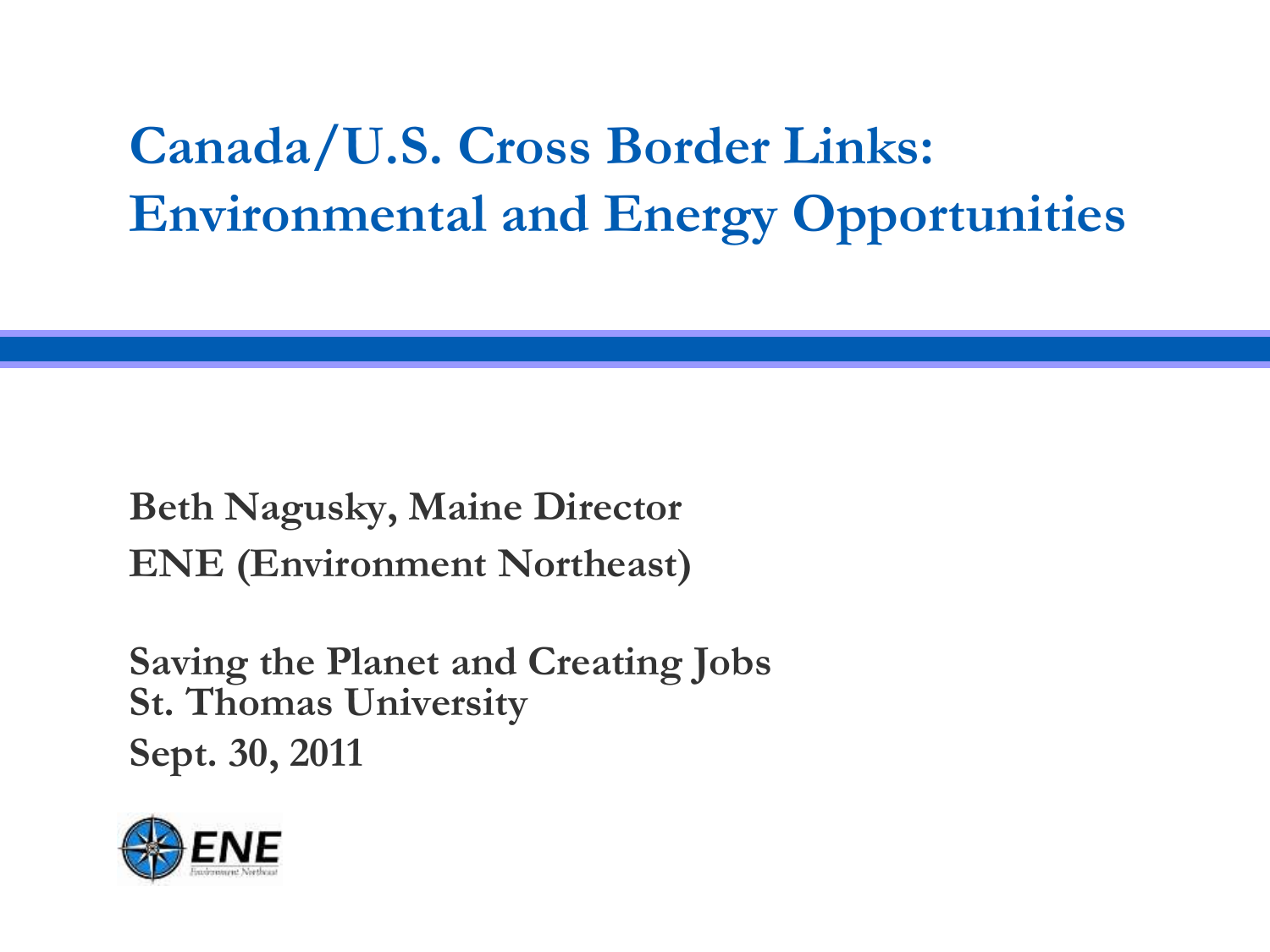### **ENE – About Us**

**Environmental Policy, Research, and Advocacy**

- **Non-profit NGO Independently Funded by Foundations and Individuals**
- **Headquartered in Rockport, ME with additional offices in Boston, MA / Providence, RI / Hartford, CT / Ottawa, ON, Canada**
- **Diverse Staff Expertise in Economics, Energy and Emissions Data, Law, Environmental Science and Public Policy**
- **ENE mission statement is to work in a bioregion of eastern US and Canada**
- **Program Areas**
	- **Climate Solutions & Sustainable Energy**
	- **Transportation**
	- **Forest and Land Use**



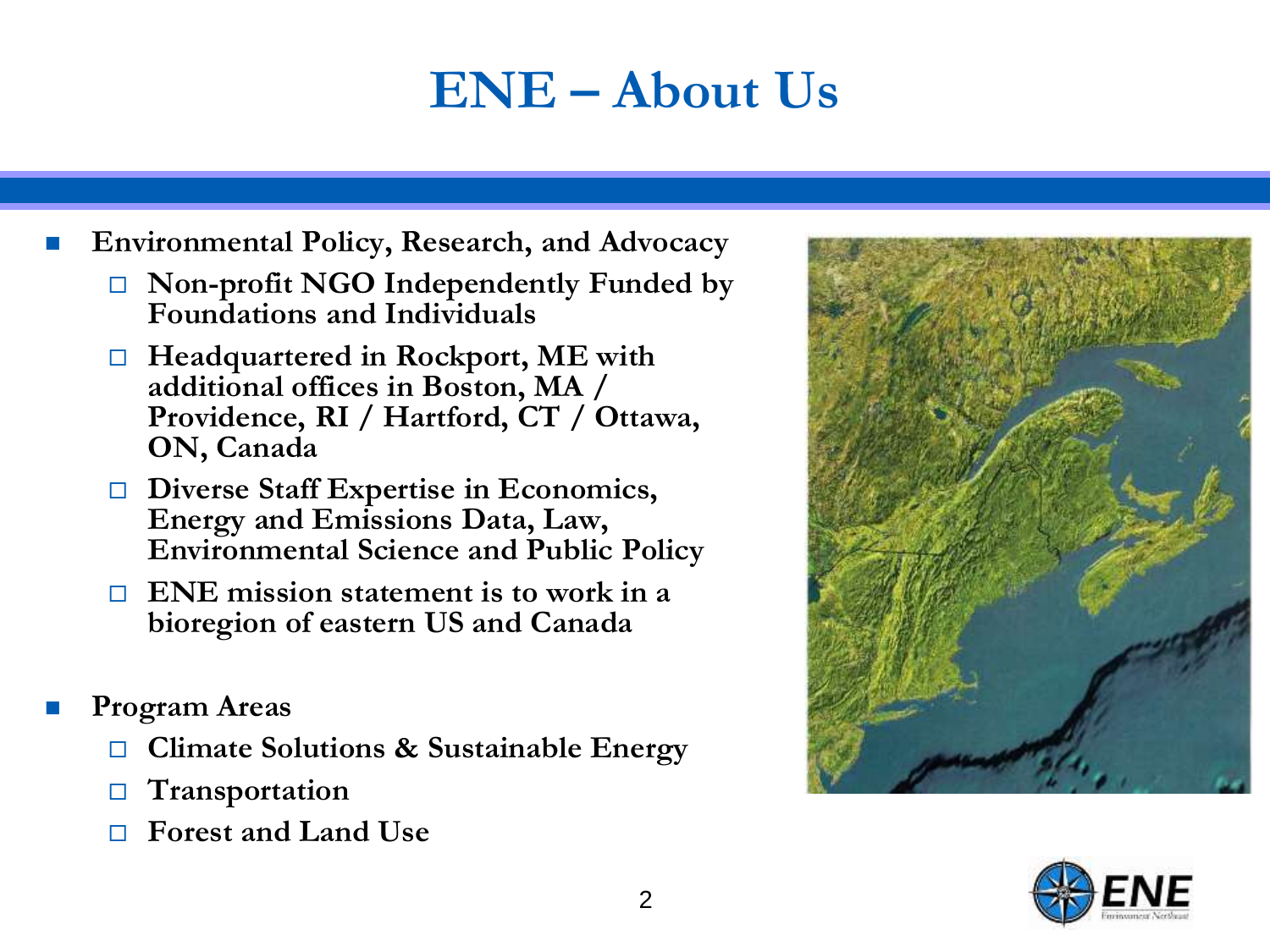## **Energy Efficiency and Climate: A Shared Perspective**

- **ENE's cross border work includes:**
	- **Climate Change Roadmap for New England and Eastern Canada**
	- **Energy Efficiency: Engine of Economic Growth**
		- **Presented at NEG-ECP**
		- Now conducted assessment for the provinces
- ENE Canada Office worked with Energy Policy experts in **Atlantic Provinces on Reformation of Provincial policies to advance EE as a least cost resource; testified before Parliament and provided expert policy input on federal and provincial climate and energy policies**
- 3 **ENE's Canada Office works closely with Canadian NGOs at the provincial and federal Levels and in coordinating on NEG-ECP and other cross-border efforts**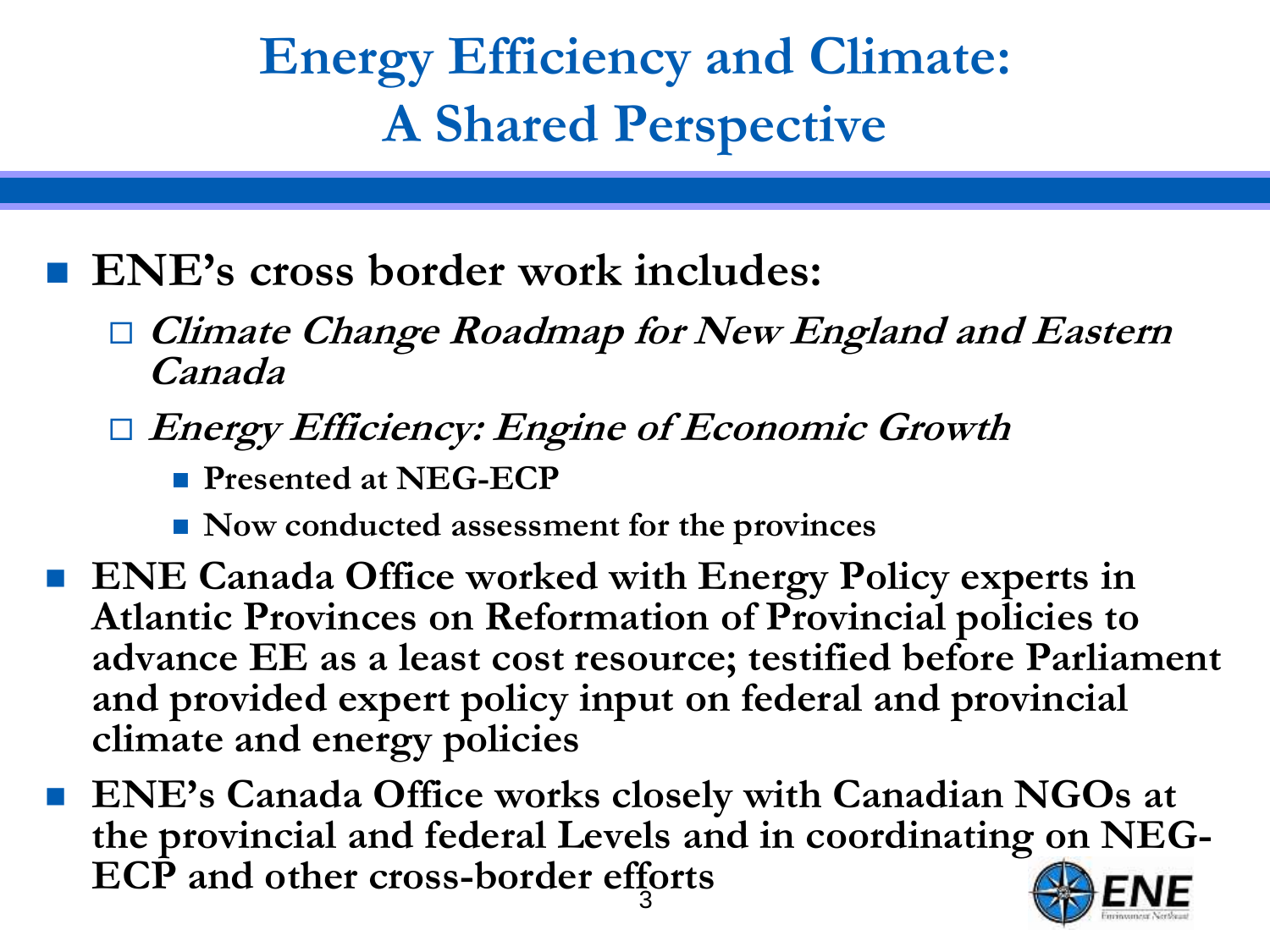# **NE-EC Regional GHG Emissions**

### **NE-EC Region**

- **Pop: 24 Million**
- GDP: ~\$1 Trillion
- **Emissions:** 
	- $\Box$  345 MMTCO<sub>2</sub>e
	- $\Box$  Among top 25 if a country
	- $\Box$  About the same as California

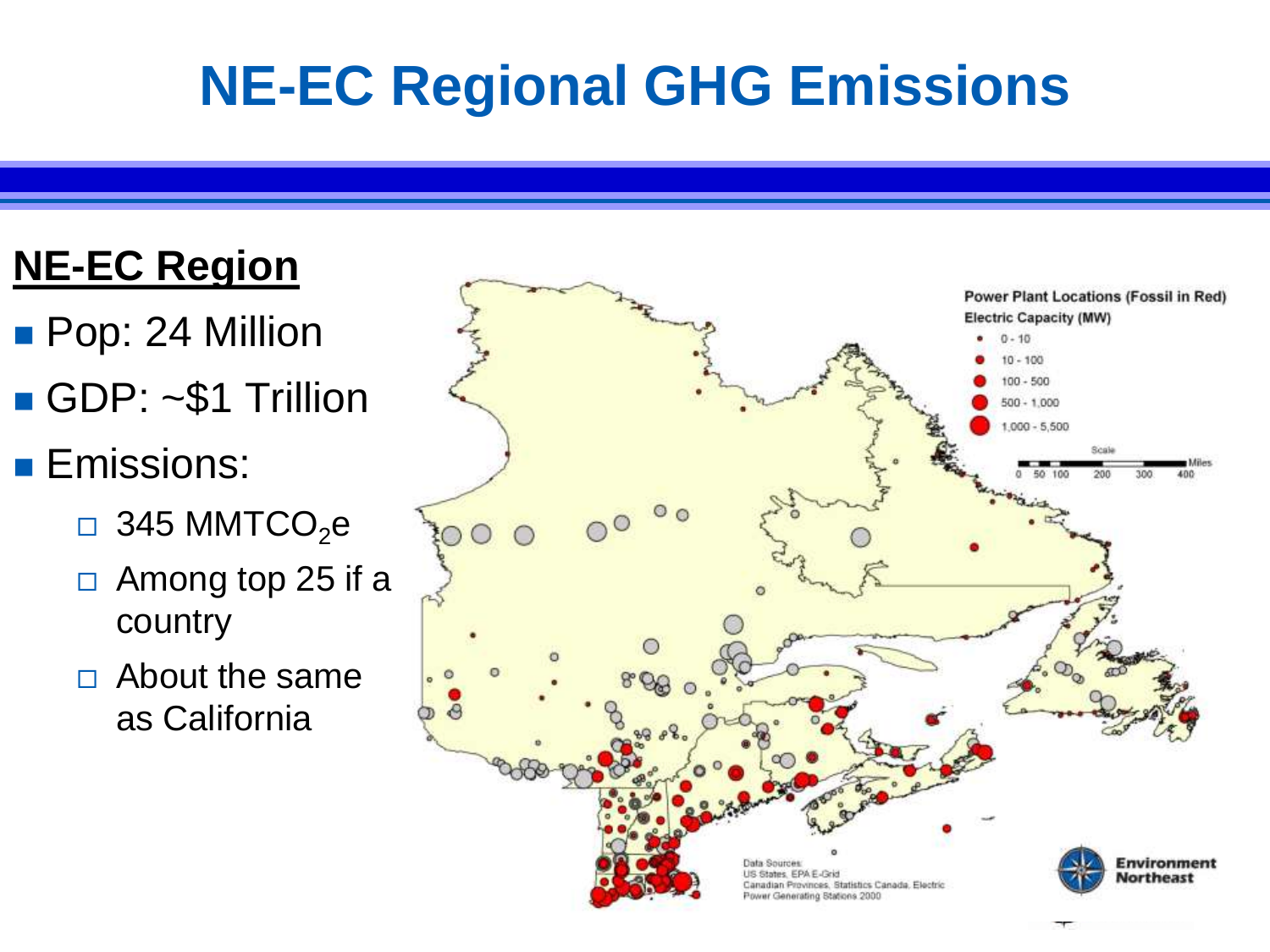### **NEG-ECP 2001 Climate Change Action Plan**

**Regional Plan to reduce GHGs**

**to 1990 levels by 2010 to 10% < 1990 levels by 2020 75-85% < current levels over long term**

**2009 Resolution to Develop Climate Change Initiative**

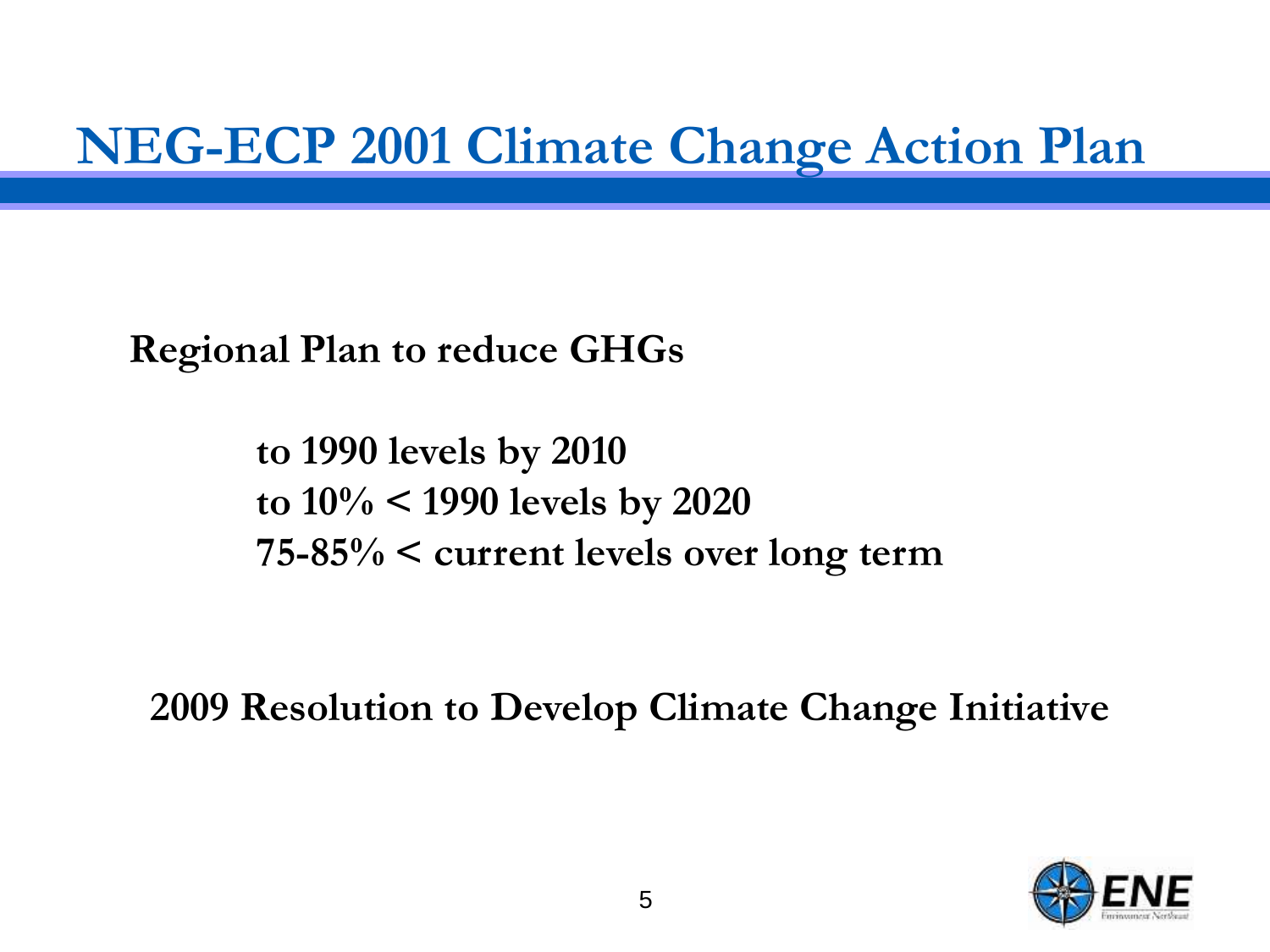# **Regional Greenhouse Gas Initiative (RGGI)**

- **First mandatory carbon cap and trade program in the US (CT, DE, MA, ME, MD, NH, NJ, NY, RI, VT)**
- **Expansion to include other states/provinces??**
- **Electric power units over 25 MWs; Reduce emissions 10% below 2009 levels by 2019; 3.3% offset usage for compliance**

### **87% of allowances auctioned**

|              | Revenue       |       | Energy Efficiency Share   Projected Energy Efficiency Funding |
|--------------|---------------|-------|---------------------------------------------------------------|
| Auctions 1-5 | \$432,834,987 | 64.8% | \$280,369,368                                                 |
| Auction 6    | \$61,587,121  | 62.6% | \$38,559,692                                                  |
| <b>Total</b> | \$494,422,108 | 64.5% | \$318,929,060                                                 |

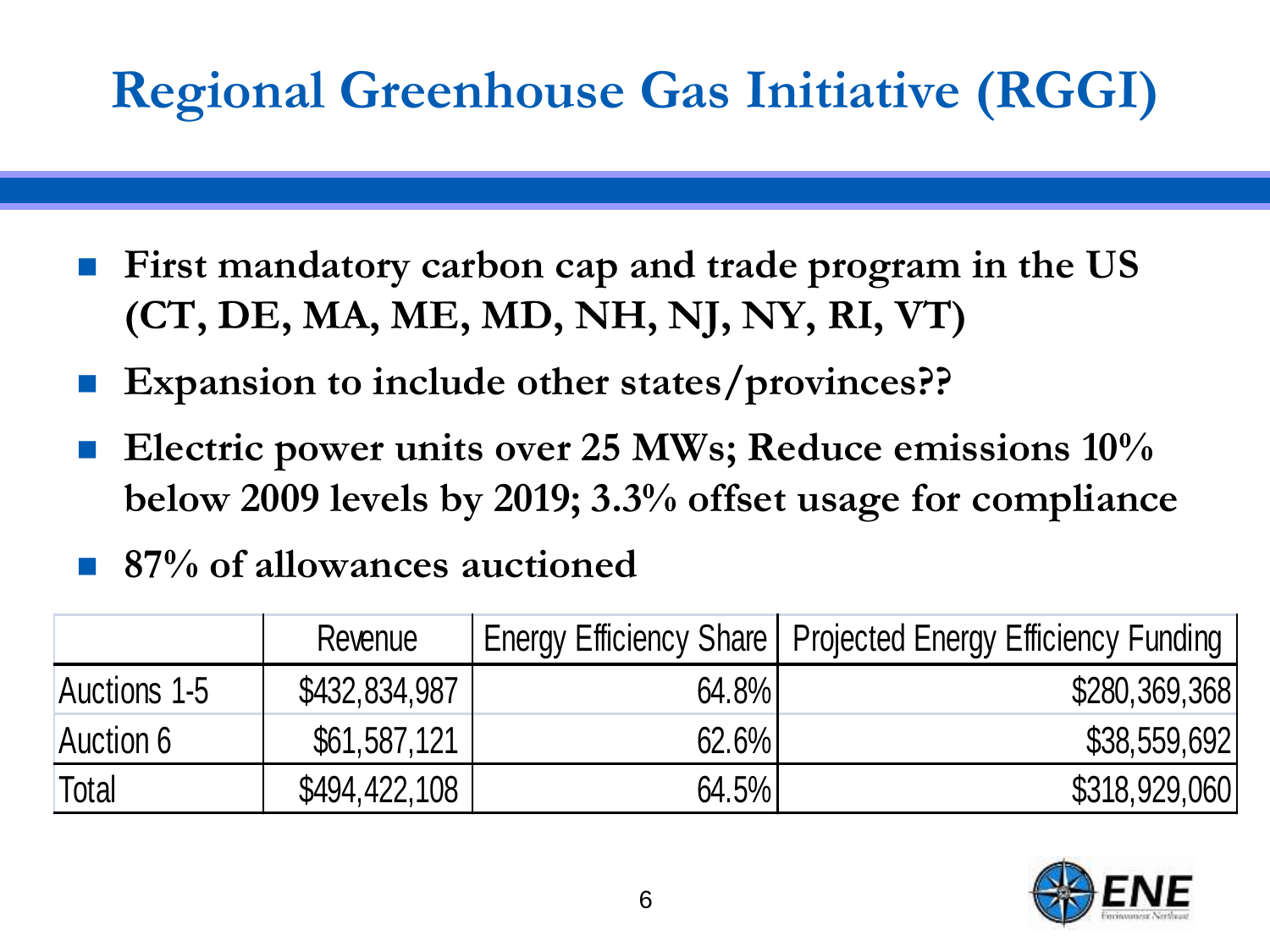### The *Climate Change Roadmap for New England and Eastern Canada (Dec. 2006)*

#### Contents:

- GHG Emission Inventory, BAU, **Targets**
- Future scenarios
	- **Projected GHG Emissions given** various policy choices
- Best practices and policy analysis
- **10 Priority Solutions** 
	- $\Box$  Sector-by-sector policy solutions
	- 28 detailed *"Implementation Recommendations"* for state policymakers
- Lays out path to achieving 75% reduction trajectory
- **Available at: [www.env-ne.org](http://www.env-ne.org/ENE_Climate_Change_Roadmap_New_England_Canada.htm)**

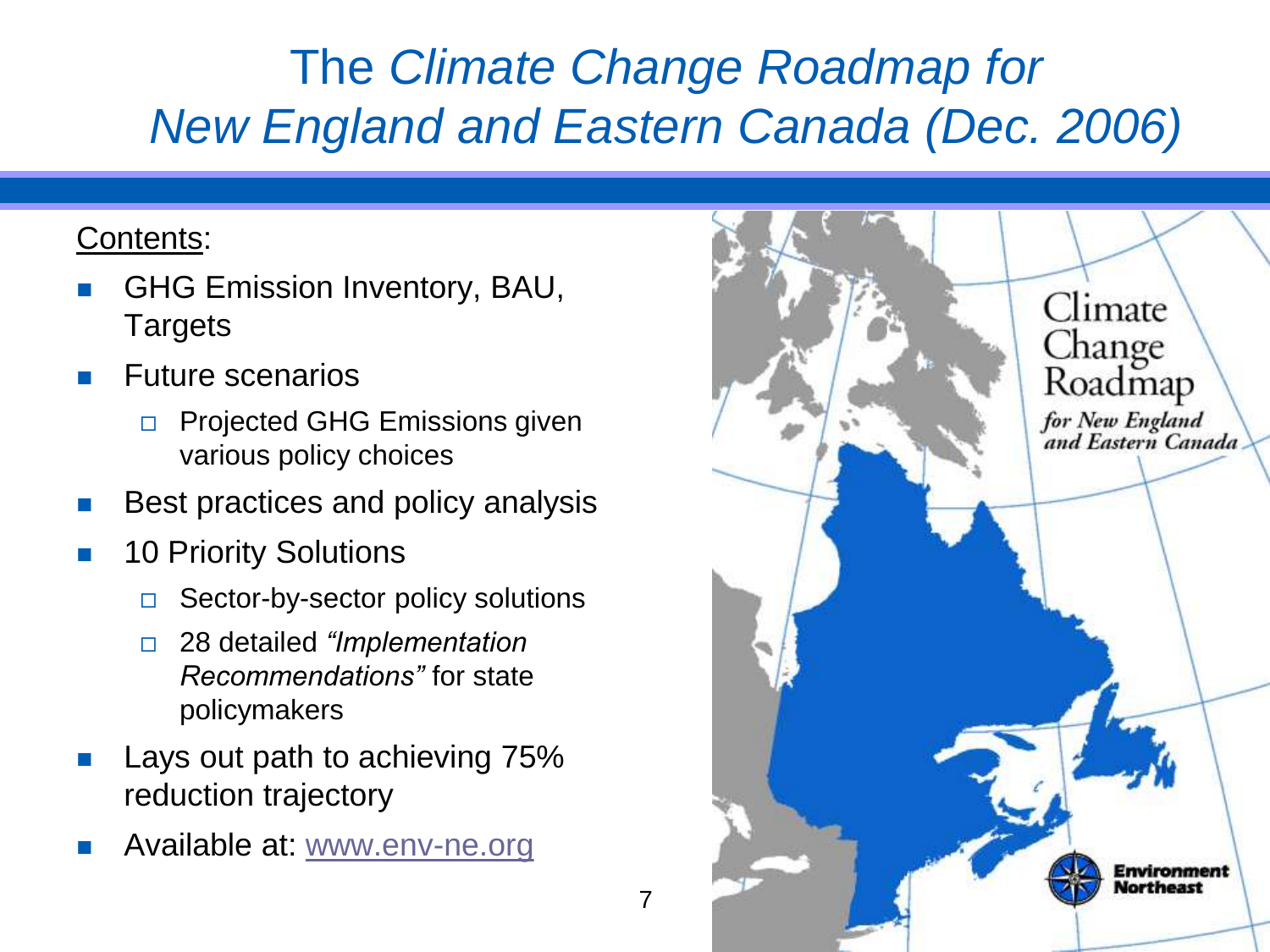# **Ten Priority Solutions for State Policymakers**

**Energy**

**Transportation**

**Sequestration**

- 1. Energy Efficiency Resources
- 2. Buildings
- 3. Appliances
- 4. Large Stationary Emitters
- 5. Clean Energy Supplies
- 6. Clean Fuels
- 7. Light Vehicles
- 8. Heavy Vehicles
- 9. Carbon Sinks on the Land
- 10. Geologic CO2 Storage

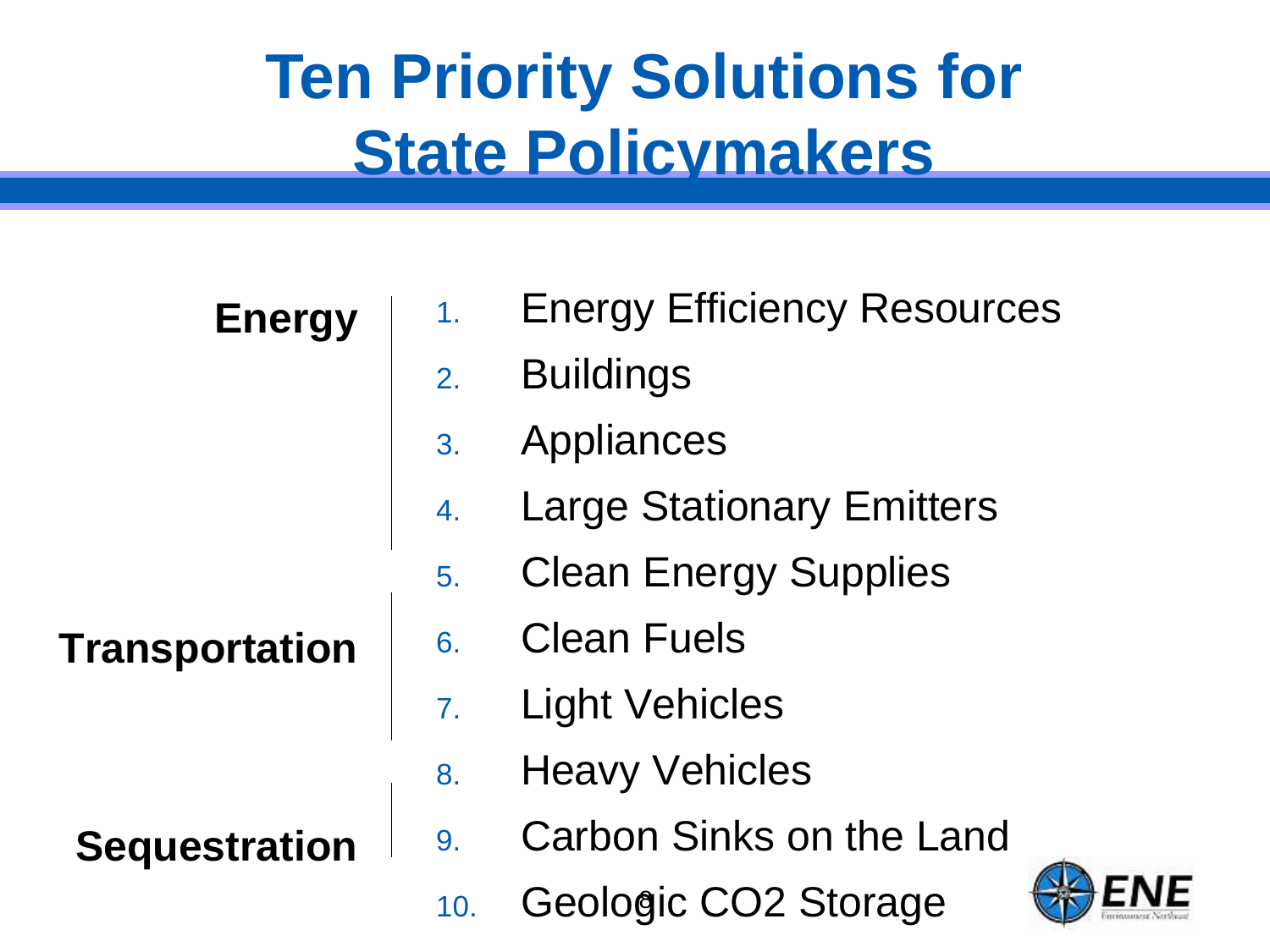## **Energy Efficiency: Engine of Economic Growth**

- **ENE Study of Macroeconomic Impacts of EE**
	- **Using the Regional Economic Models, Inc (REMI) – multi-state Policy Insight forecasting tool used for RGGI**
	- **Conservatively modeled all cost-effective EE investment**
	- **Six New England States and Regional Impacts**
	- **Canada Engine Report underway (five provinces)**
- **Modeled Impacts on:**
	- **Energy costs, Emissions, Gross State Product (GSP), Employment**
	- **Available at [http://www.env-ne.org](http://www.env-ne.org/)**

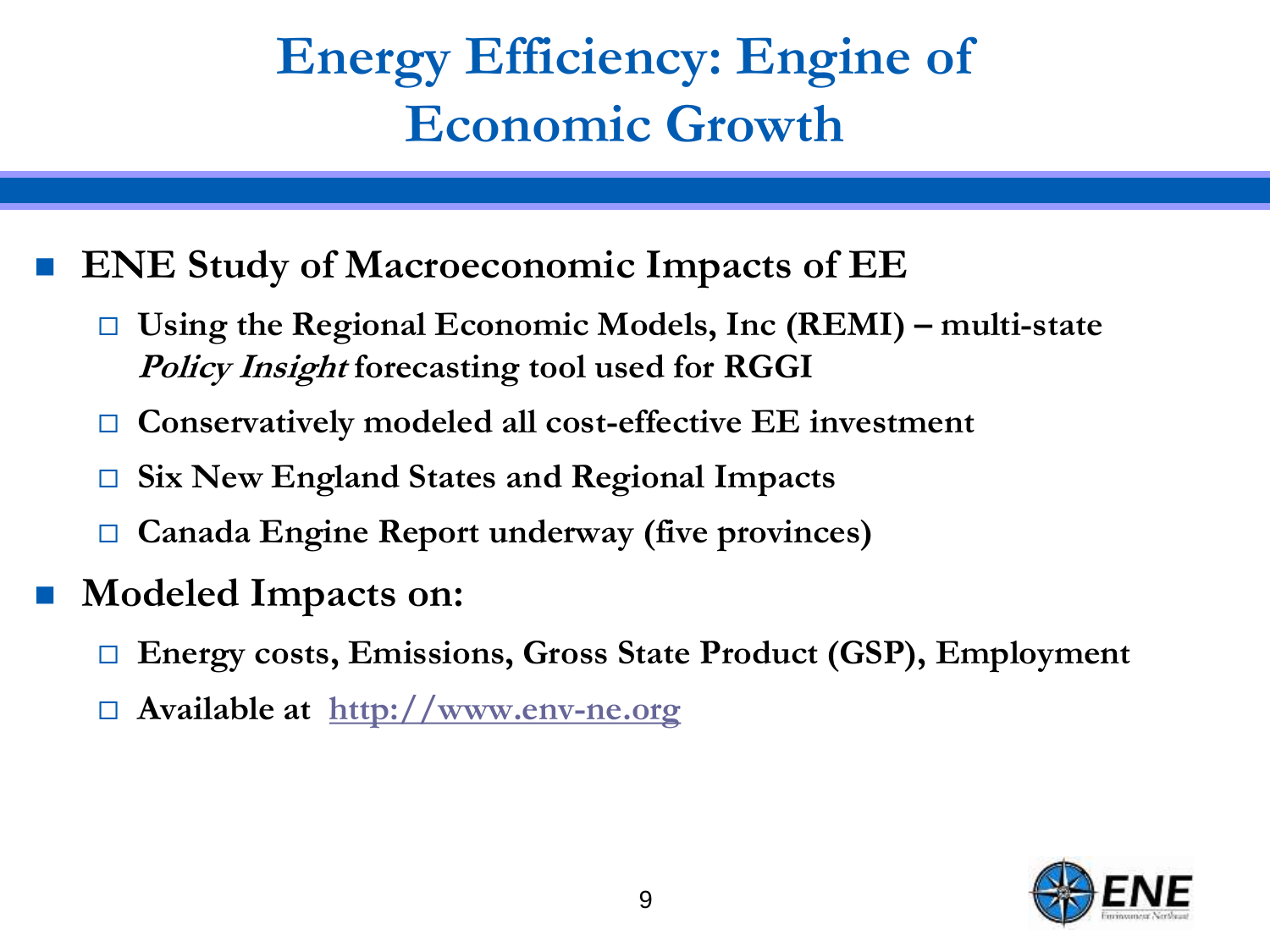### **ENE Engine Results: Emissions Reductions**



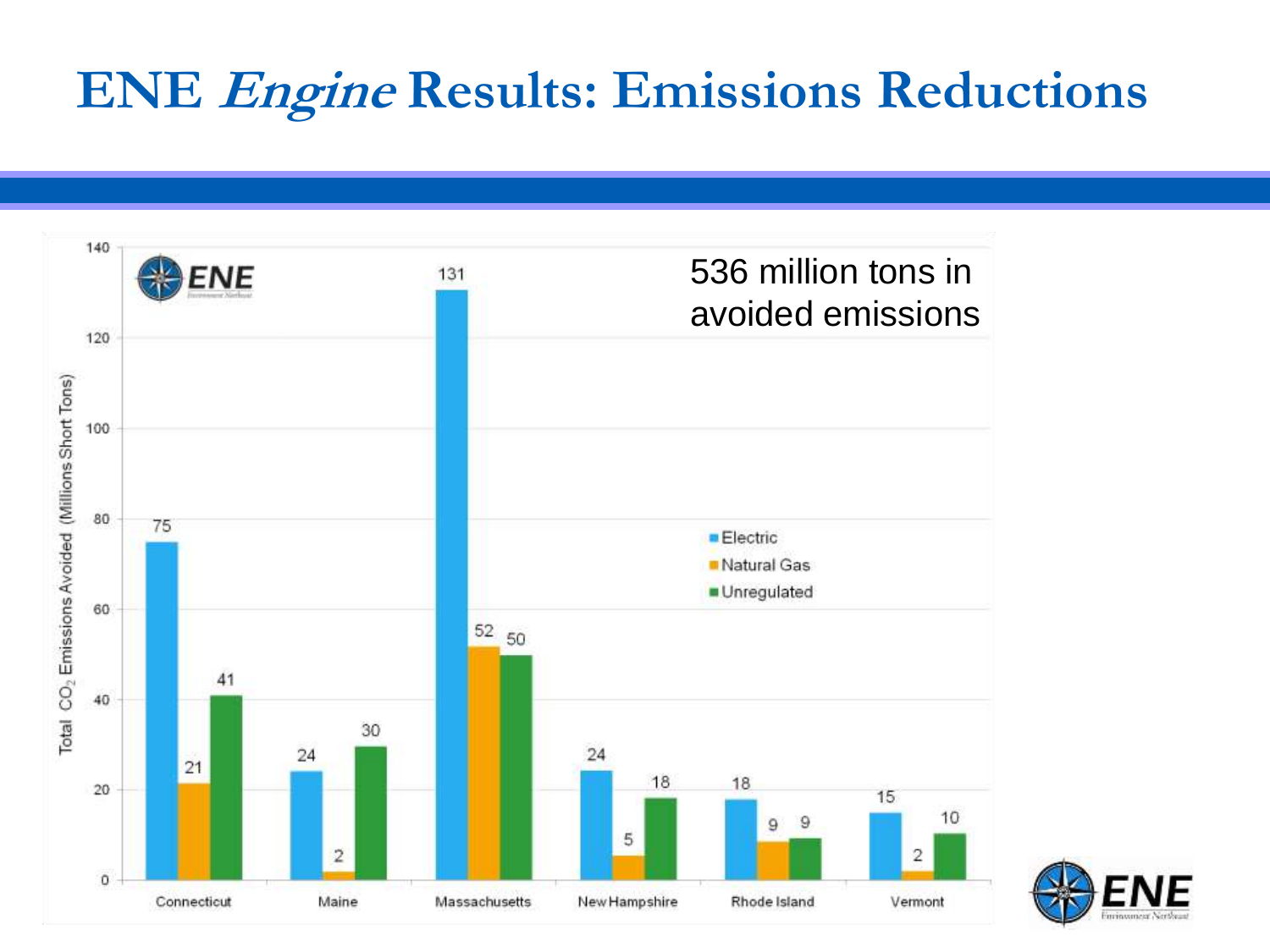### **Economy-Wide Job Impacts**

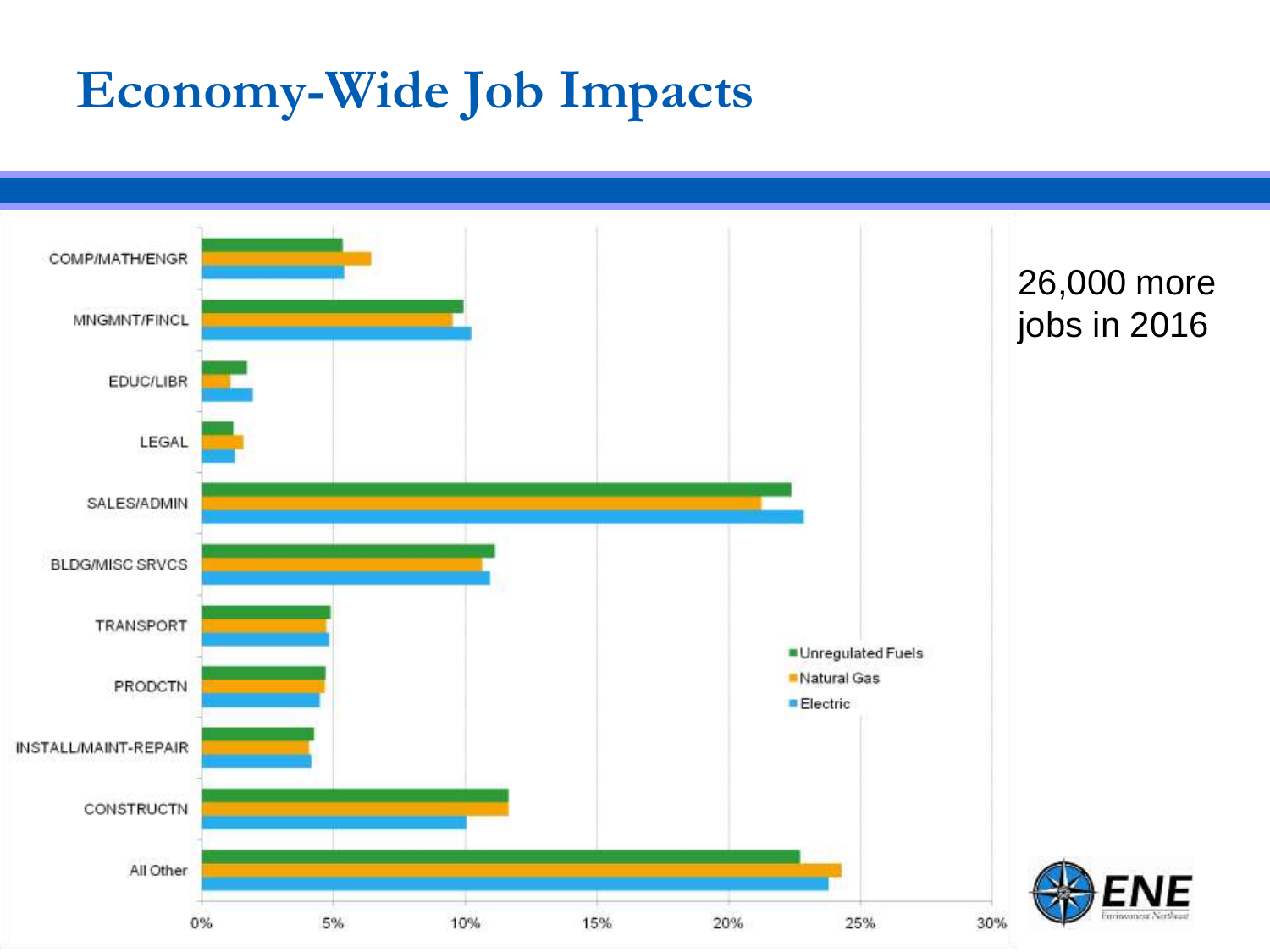## Results - Energy Cost Savings

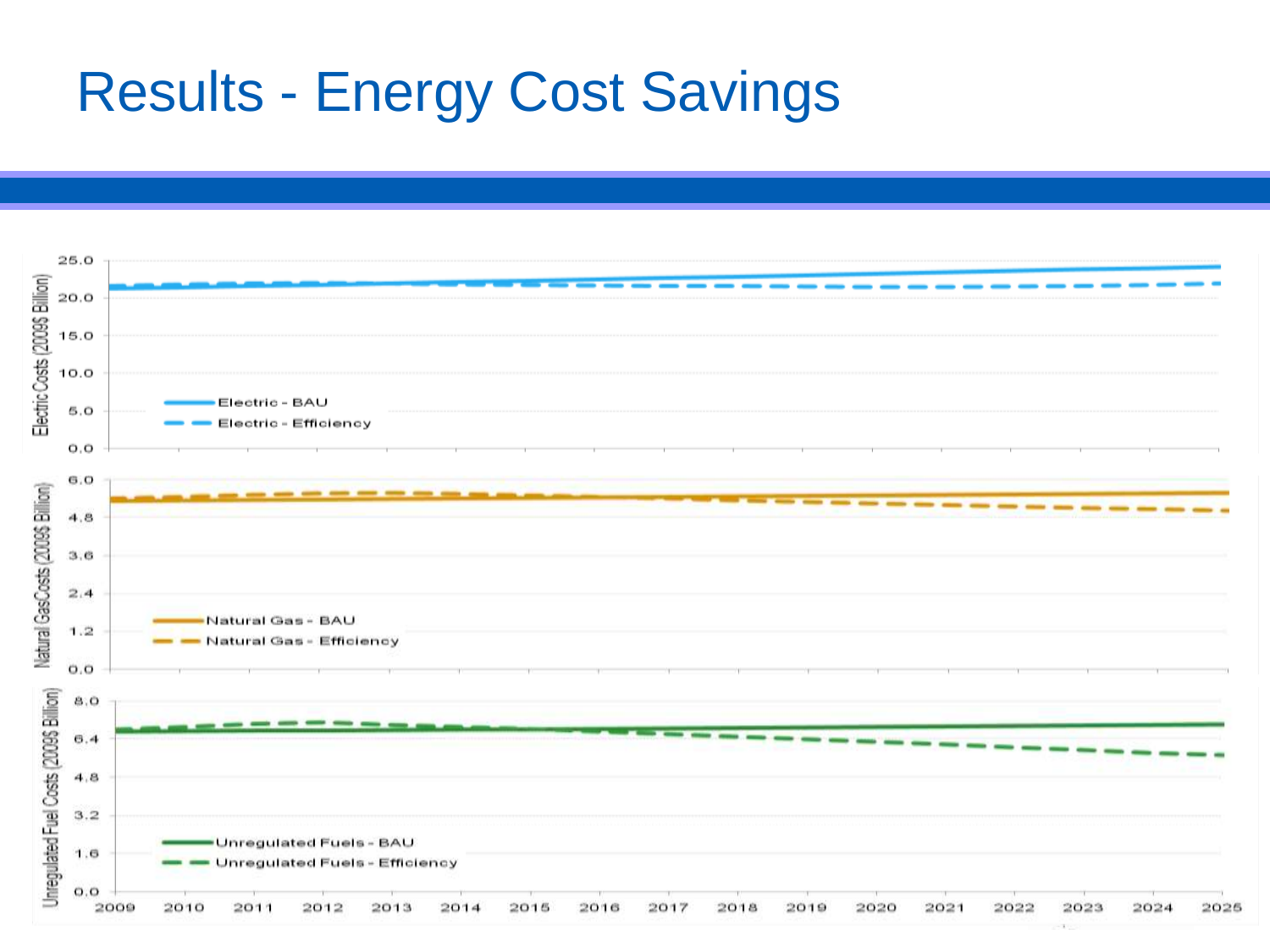# Summary of New England Economic Impacts

|                                                            | <b>Electric</b> | <b>Natural</b><br>Gas | <b>Unregulated</b><br><b>Fuels</b> |  |
|------------------------------------------------------------|-----------------|-----------------------|------------------------------------|--|
| <b>Total Efficiency Program Costs (\$Billions)</b>         | 16.8            | 4.1                   | 6.3                                |  |
| <b>Increase in GSP (\$Billions)</b>                        | 99.4            | 30.6                  | 53.1                               |  |
| Maximum annual GSP Increase (\$Billions)                   | 5.6             | 1.8                   | 2.9                                |  |
| Percent of GSP Increase Resulting from Efficiency Spending | 12%             | 11%                   | 9%                                 |  |
| Percent of GSP Increase Resulting from Energy Savings      | 88%             | 89%                   | 91%                                |  |
| Dollars of GSP Increase per \$1 of Program Spending        | 5.9             | 7.4                   | 8.5                                |  |
| Increase in Employment (Job Years)                         | 767,011         | 207,924               | 417,061                            |  |
| Maximum annual Employment Increase (Jobs)                  | 43,193          | 12,907                | 24,036                             |  |
| Percent of Employment Increase from Efficiency Spending    | 16%             | 15%                   | 12%                                |  |
| Percent of Employment Increase from Energy Savings         | 84%             | 85%                   | 88%                                |  |
| Job-Years per \$Million of Program Spending                | 46              | 50                    | 66                                 |  |